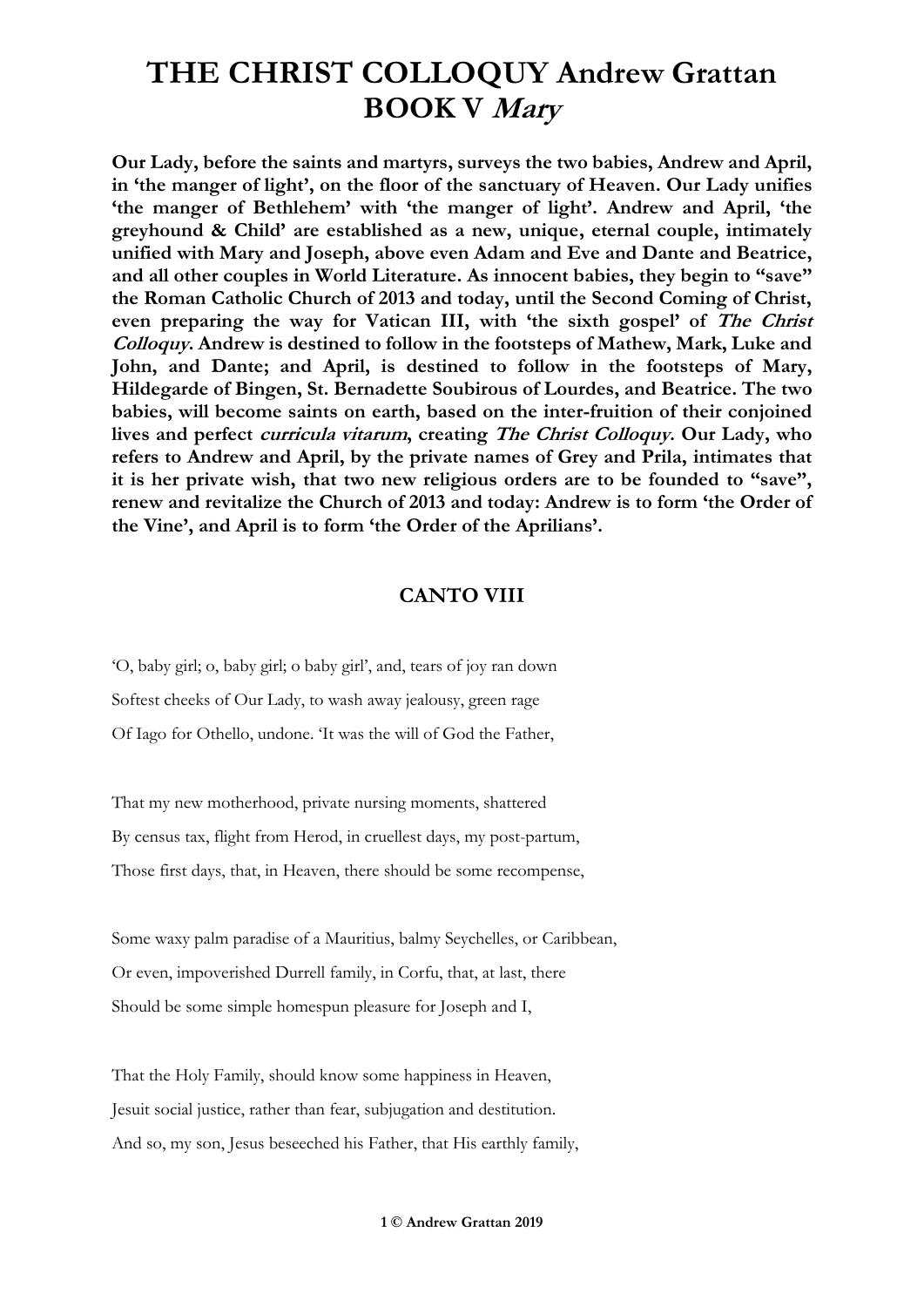Would have some sweet human moments in Heaven, that Joseph and I, would know, a tableau of joy, family life, where A tiny part of Heaven, would be partitioned, reconditioned, part

Of the divine plan revised, a shell, protected microcosm, Might be reserved for Joseph and I, to play at being young human Parents, to know, natural matrimonial concerns, such as any

Lateran 'Marriage and the Family' course might teach at Newman Institute, in Mayo. And so, we were afforded gift of being Remade flesh and blood in Heaven, newly-weds, new parents,

And, beauteous creation, of 'the manger of light', came to pass. And when, he heard whisper, that a set of circumstances had been Set in motion, that a 'sixth gospel', would occur to accompany

Immortality of the four, and Durante's Commedia, St. Luke Intimated, that he would retake up stylus to Theophilus, Author a new work, to his earlier works, until I assured him,

That the new evangelist had already come, in a crib at my feet, Eternally in love, with carbon copy of me. And I, was as happy As Dr. Dolittle, talking to the animals, or Truly Scrumptious,

Picnicking with Caractacus Potts, Jeremy and Jemima, flying away From that beach, in Chitty Chitty Bang-Bang, Lycidas', dismal Scrannel pipes of straw, at last, become a Moses reed basket

Of capellini, angel hair tubes, tubing, More's gold, not rushed Into Farnborough, no Eugénie tomb, but book of life for My two poppets. It was the will of Jesus too, that his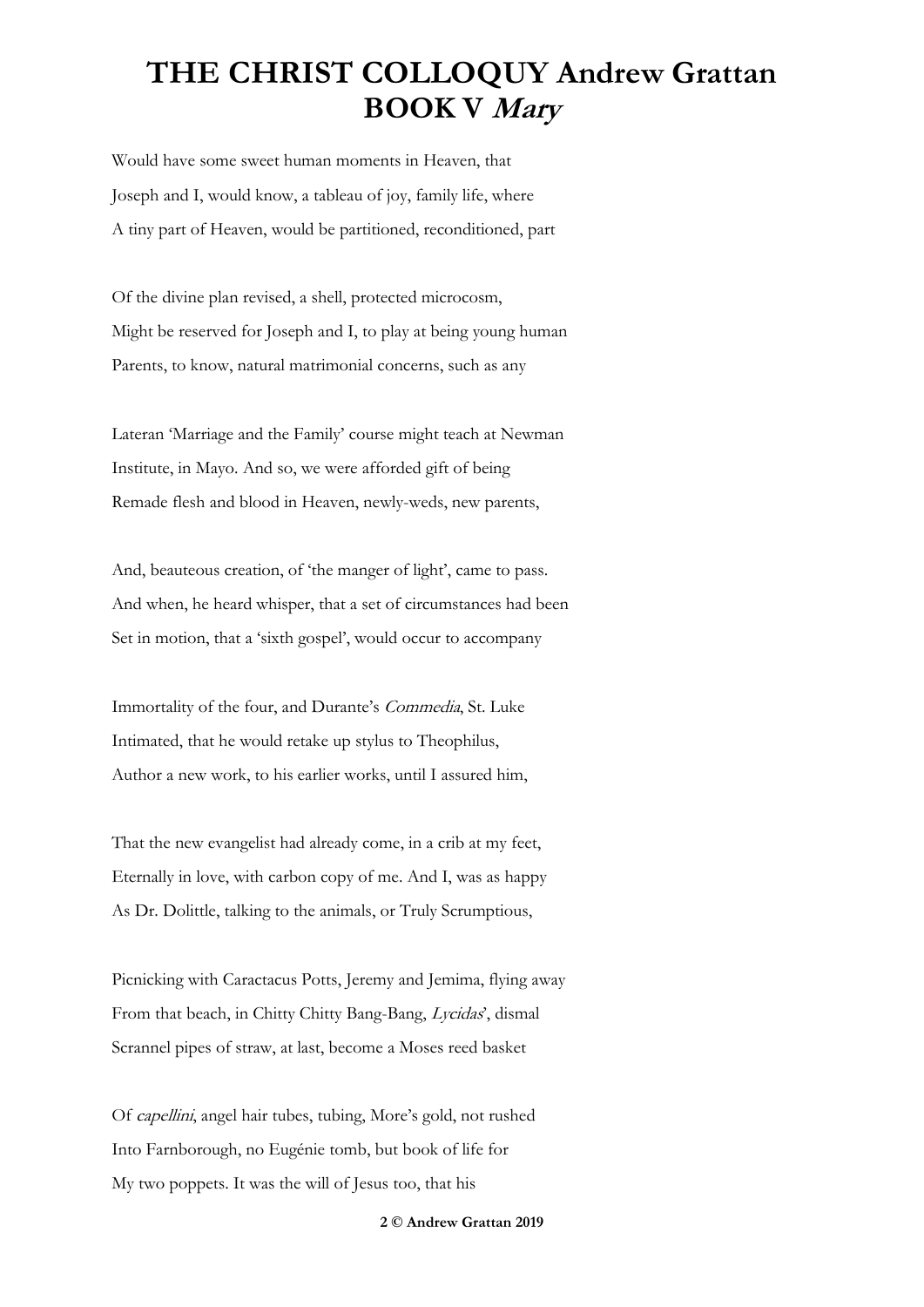Human parents, would know some domestic happiness In Heaven and routine of normal family life and gaiety; No surly republican Milton instructing Deborah in Hebrew, that

She might help to feed the commonplace book and make more Congenial for him, cottage at Chalfont St. Giles, but just Some Disney normalcy, when we could be homogeneous parents.

And so, raw sunlight slipped away one Lauds morning, to see Two sleepy eyes, peeping popping over lip of 'the manger of light', Before dipping to hide and giggle. And, the baby girl, played

Hide-and-seek and peek-a-boo, with me, flummoxing Aquinas, And all about him, their hearts melting, and this august intellect, Quashed, motionless, Summa Contra Gentiles, and

Summa Theologica, books, fell lacklustre, from his feelingless, Slackened hands, while he looked at her and the straw; and Augustine, smiling at memories of his transgressive

Concubinage, happy delight of a child given, in Adeodatus, Dropped, original manuscripts of De Civitate Dei and Confessiones, from his digits, to smile at her protective paternal,

Bewitched, not by *Macbeth's* three weird sisters, at the cauldron, But, by my baby girl, crawling on the floor of Heaven, he, Augustine, momentarily sick, of surveying node antics of ecclesia

Of today, bizarre circus, performance, pantomime and show; Huff-puffing of newly promoted socius in Rome, grinding away,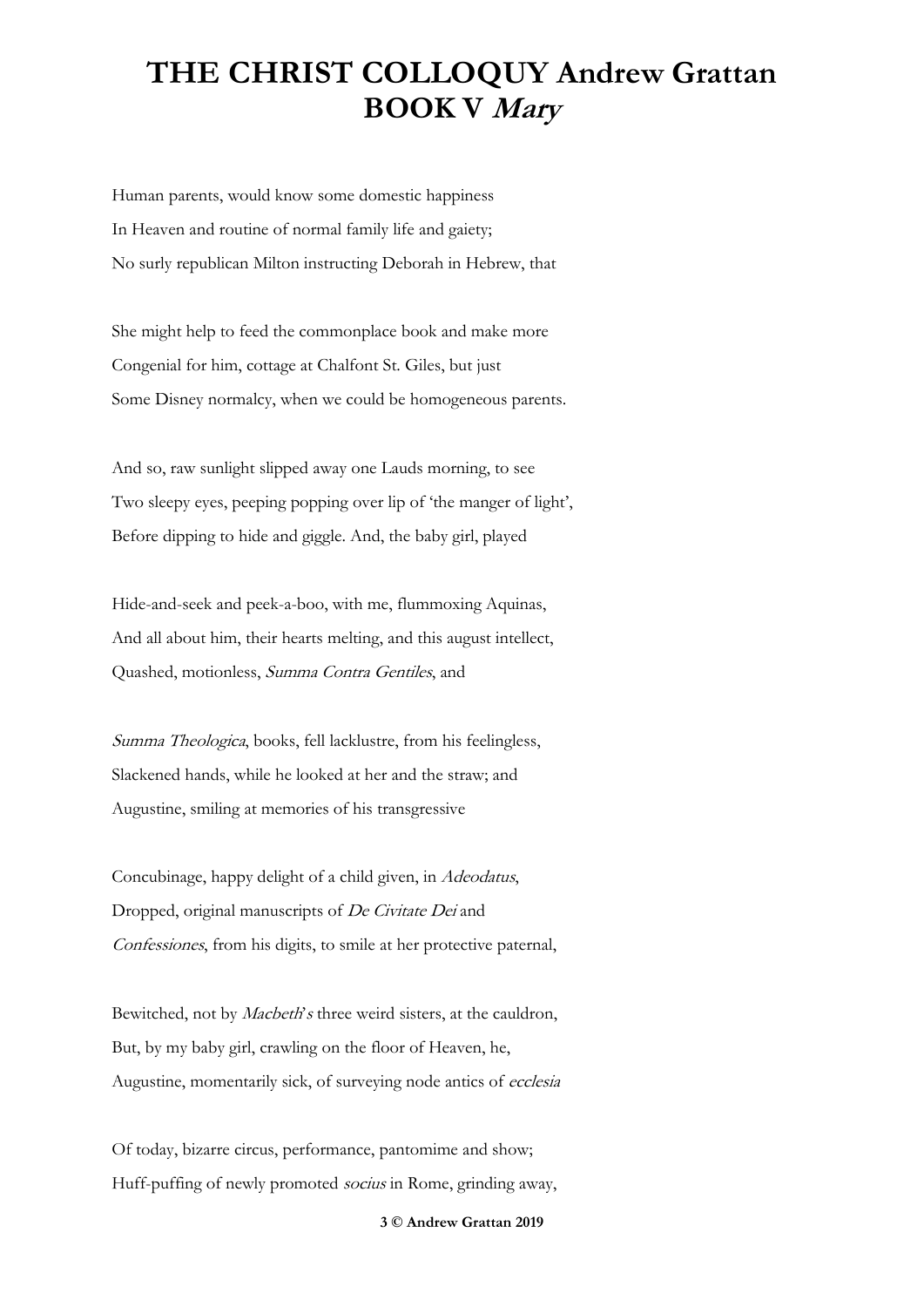To destroy spark, very spirit of holy religious life; or networking

Speaker of an order, delivering bread and circuses talks, neither Capable of definitive secular, Brown or Berkeley academic text, But bringing to fruition, hanging gardens of Babylon of the Church

Of today, all horrifying corruption, cronyism, scandal and incompetence. April, she stood erect, unsteady on shaking baby toes, and Lifting up her raised arms, above her head, to be held and carried,

Said 'Mummy', and my heart wept for her, longing to raise Her out from the crib and into my arms. And slow, deliberate and Careful, she pronounced, 'Daddy' to Joseph; and I dropped

To hoist her, and Joseph beside me in a moment, whispering And canoodling contentment and safety, to the baby girl, While she jiggled on balls of her feet; and, all of a sudden,

She had spring-boarded, catapulted herself, out from the Manger, and onto floor of the sanctuary of Heaven. And, April, sat bolt upright, upon her bottom, upon the

Floor of Heaven, the small nursery, created partitioned, A curtain of wavy black hair, hanging over her left eye, Like a baby giant panda, black and white, in Beijing in China,

In Chengdu or Dujiangyan, discovering her new surroundings, Queen, of all she surveyed. And, as an indolent and sleepy baby Panda munching on bamboo, she snapped straw twiglets,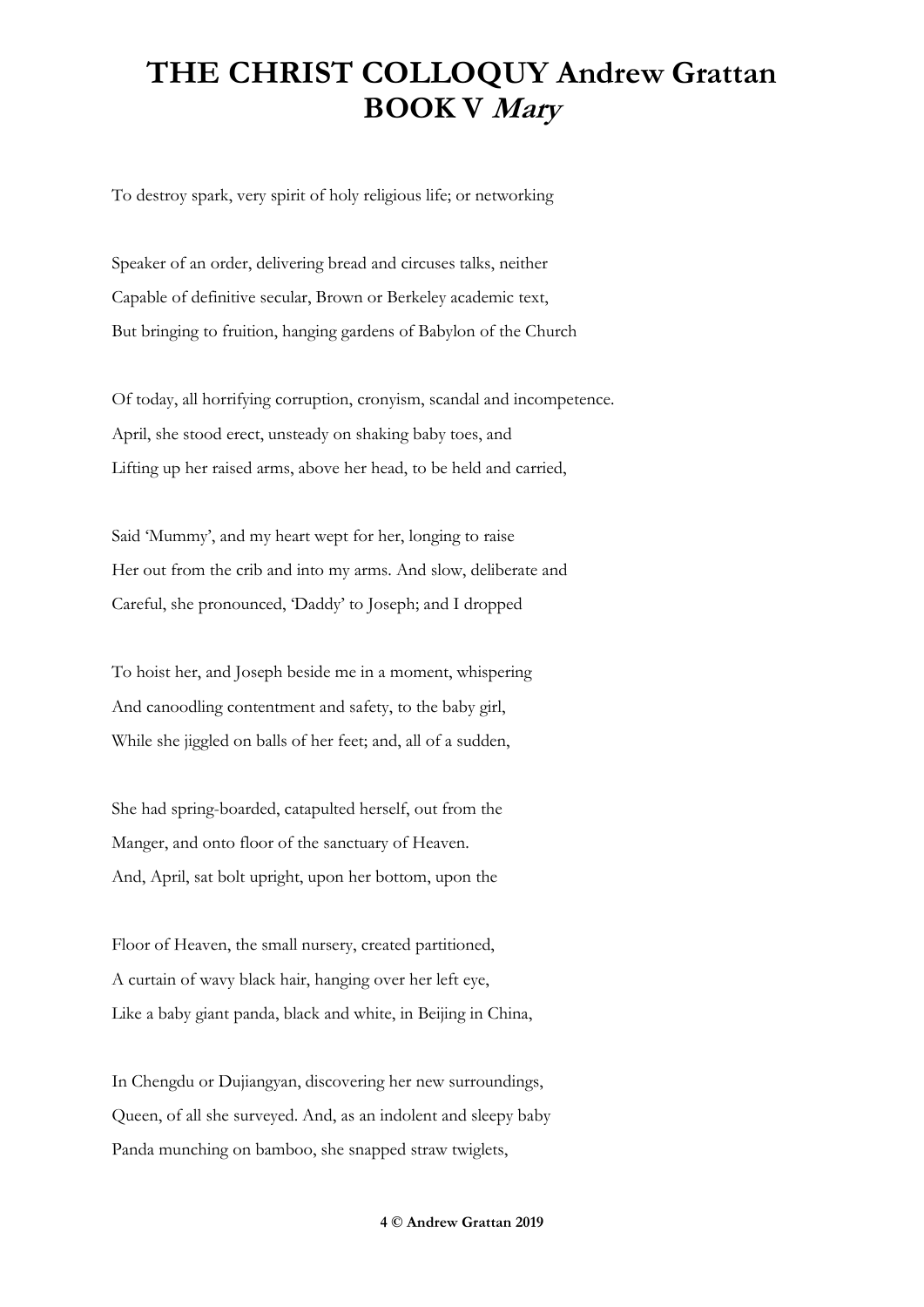Off 'the manger of light', shoots, and to set to work, like Boy or girl with a trainset, meccano building with golden reed Reed pipes, and the branches of 'the manger of light', regrew

Replenished vines. And, like Isambard Kingdom Brunel Constructing intent, she set to work on building a rectangular Library shelf on the floor of Heaven, industrious as Noah,

Pensive, measuring out the cubits for the Ark, to bring in the Animals two by two. And two other eyes, amazed Ferdinand Admiring Miranda eyes, popped over the manger, until Joseph

Lifted the boy, from out the manger and set him softly upon the Floor of Heaven, and set two baby giant pandas, to play, together. And I, her mother, passed Prila her books: More, Carlyle and

Wilde; Hildegarde of Bingen, Plato and Aristotle, and she set Them neatly, like Lego bricks, aligned in the rectangle, to create A library. And April pronounced softly to herself, 'Library', and

Andrew pronounced softly to himself, 'Librarian'. And crawling over To sit opposite her, Andrew pushed his left palm to his sternum And said 'Joseph'; and placing her right hand to her clavicle

April pronounced, 'Mary'. And they sat there, looking at each other. And, crawling across the sanctuary of Heaven, Andrew tickled her Feet and toes, with broken, gold wooden straw from the manger

Until she giggled uncontrollably, without licence, abandonedly. And Andrew, forming a bread basket, of gold twigs, from 'the manger Of light', formed a crown of twiglets, into betrothal posy, and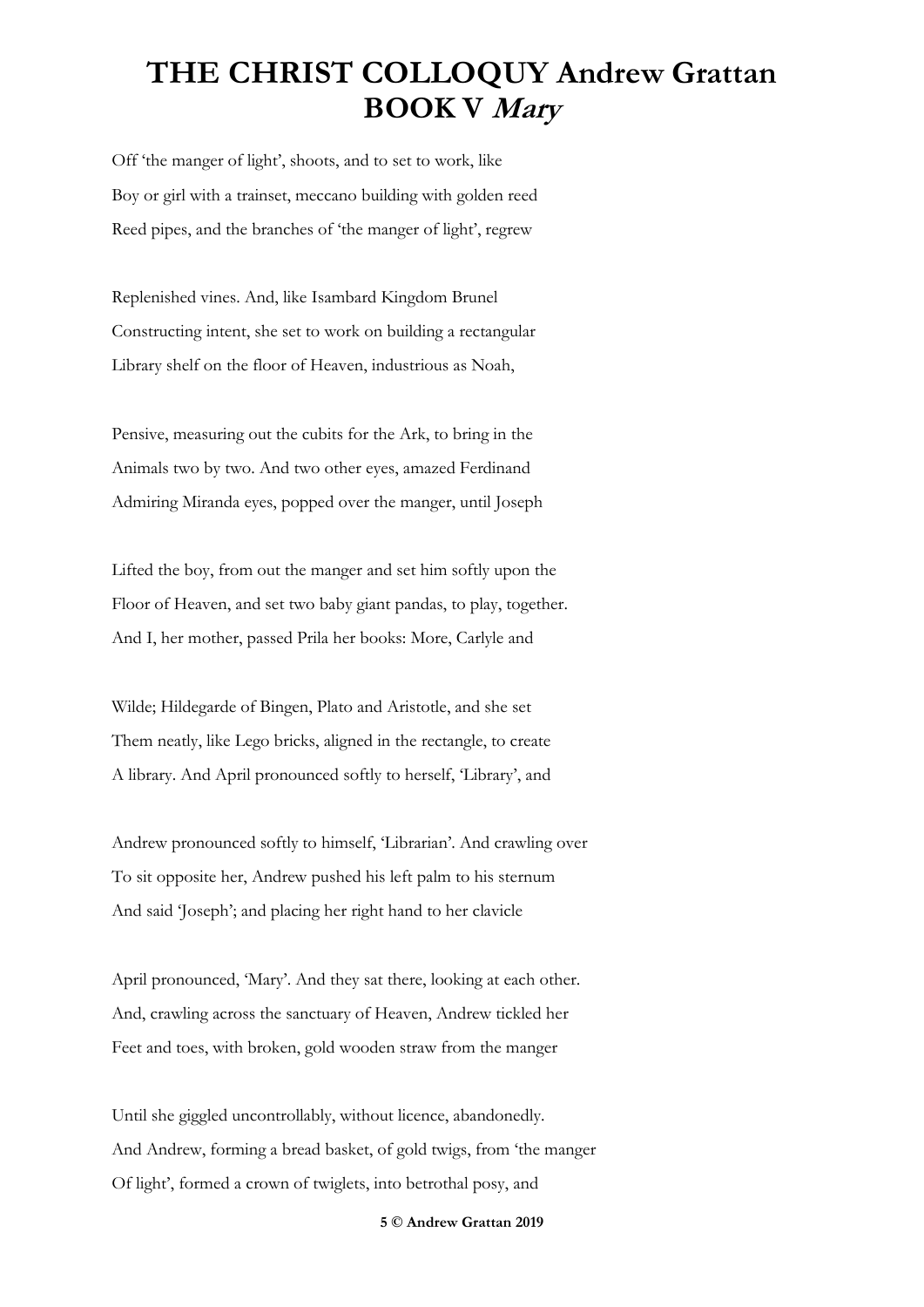Sweetness of our breath, breath of Mary and Joseph, was received Upon it, and white chrysanthemums blossomed upon gold straw. And Andrew, smuggled his right arm around her, as they

Both stretched for sleep and tiredness from Lauds exertions. And we, Joseph and Mary, lifted them, tightly wrapped, Wound around each other, and placed them back into the

Manger, smothered in swaddling clothes, and warm blankets. And, St. Benedict spoke up, eyes washed with disbelieving tears: 'I cannot approve of sending this Jesus-man, to the land of Adonai;

He will fall in love, with the holy, white choirwood, believing it To be Milton's wood in Comus, the opposite of Dante's dark wood, When it is but conduit, to awareness of the universal Church, and

Paedos and perverts, morons and monsters, careerists and cronies, Liars, sycophants and lackeys'. Our lady stated bold, 'Alea iacta est. There is no choice. I will never have Andrew, meringue pie

Dominican, all cream, no filling, flounce and self-importance; Neither mind of Aquinas, nor holiness of de Porres, nothing Original to say. It is my private wish, before my Son, that as cardinals

Are created in pectore, his being will find end, in formation of 'Order Of the Vine'; and Prila, will never know misery of starch collar, where Mother Superior, a dinosaur, will suppress her, in her 'Aprilians'.

He will flick lightly, logos globe ball, of the earth upon his back, and With wide-stretched shoulders, Grey will take, full responsibility